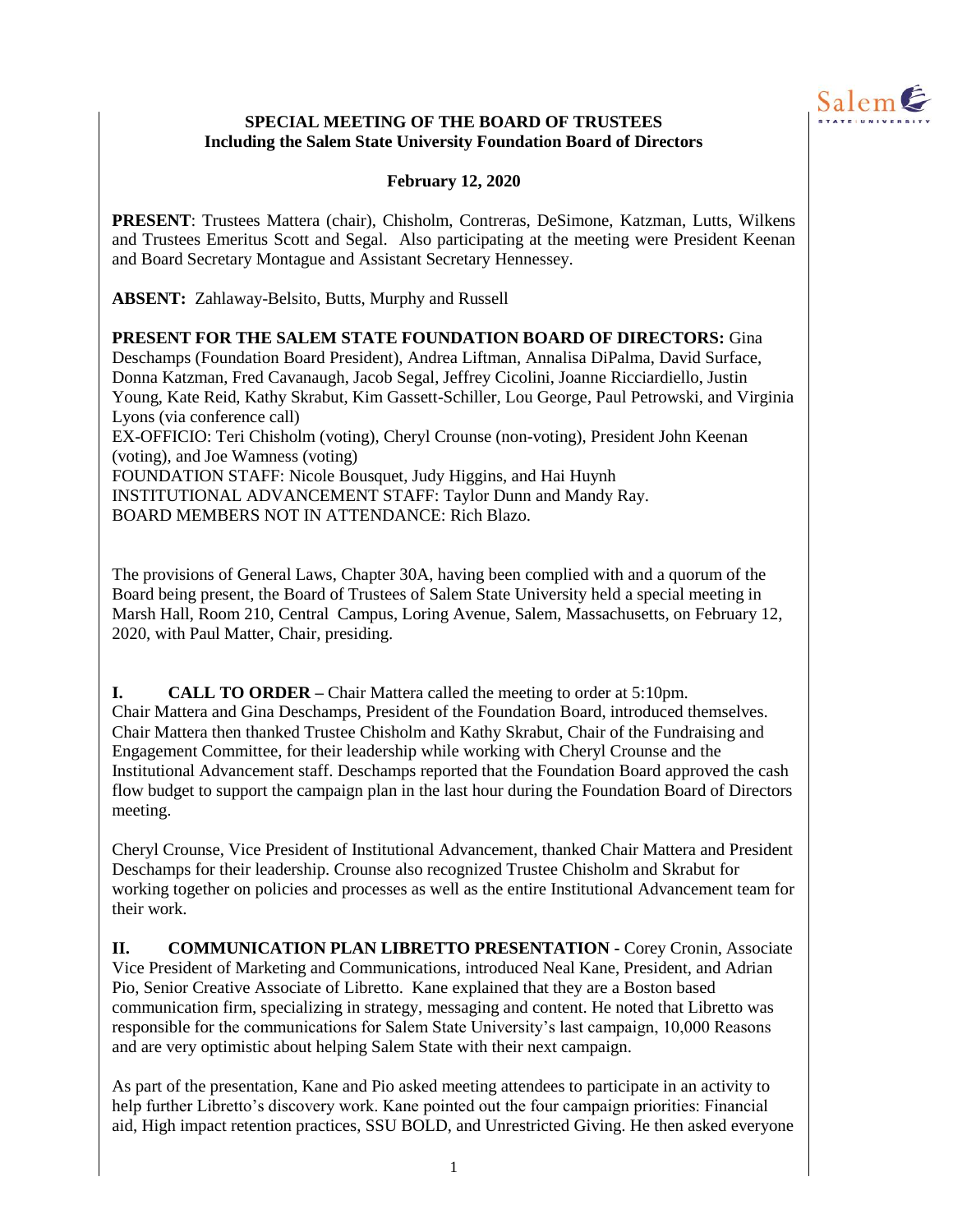in the room to write down which priority resonates with them and what the most important thing Salem State should promote over the next 18 months. At the conclusion of the activity, Kane asked if there were any questions. Being that there were no further questions, Chair Mattera moved to the next agenda item.

**III. MEMO OF AGREEMENT -** Crounse presented the memorandum of agreement and asked if there were any questions. None were asked.

**IV. CAMPAIGN II PLAN PRESENTATION -** Crounse presented the Campaign II Plan to the Foundation Board and the Board of Trustees. Crounse shared that the Steering Committee for the campaign will be comprised of 4-5 individuals representing 3-4 persons (Board of Trustee, Foundation, Alumni, Faculty, Staff, and Priorities Ad Hoc members) totaling the committee to 10- 15 members. Crounse announced that the campaign co-chairs are Kim Gassett-Schiller, Elliot Katzman, Donna Katzman, Nicole Goggin, and Midge DeSimone. Crounse added that Goggin is a model graduate who creates a culture of giving.

Crounse shared that we have raised \$5.4 million dollars as of February 11, 2020. Two of the largest gifts were from a Trustee (\$2.5 million) and a distribution from an estate (\$1.4 million). We have also achieved 100% participation from Board of Trustees and President's Executive Council for SSU BOLD.

Trustee Elliot Katzman asked why the steering committee did not have more than 1-2 faculty. Taylor Dunn, Director of the Campaign, responded that there would be other faculty representation specific to the priorities. Crounse also noted that she was mindful of not putting more on the faculty and will work with James (Jim) Gubbins from the MSCA to identify faculty to be part of the steering committee. Trustee Katzman would support more if the faculty would support more. He recommended having a detailed plan for each of the campaign priorities so that it would be helpful in talking to prospective donors to ensure each priority is being accomplished. He also suggested ensuring there is a concrete plan in place before raising the money. Crounse responded that they are building a case and it will be part of their work in the next six months.

Chair Mattera noted that fundraising is the means and that President Keenan and his team will need to come up with the mechanisms. We need a better and deeper infrastructure. Trustee Lutts noted that the campaign will not be done alone, as it must be done by all. He encouraged continued communication between the boards.

Chair Mattera commented that there was a good deal of concern that public funding for higher education has not increased sufficiently to meet with the needs of the students in the commonwealth. There are two ways to tackle this: the state allocating more funding or through private donations.

Jeff Cicolini, Treasurer of the Foundation Board and Chair of the Audit and Finance Committee commented that he has been treasurer for the Foundation since 2009 when he became a proud graduate of SSU. He expressed that this campaign is more of a need than a want and would allow the university to stay competitive.

Cicolini reported that his firm currently has 200 people and recently had four new hires committed from Salem State University and three interns from the university. He commented that the university continues to produce top quality candidates.

President John Keenan reported that a lot of work went into the preparation of the campaign. He thanked Chair Mattera, Trustee Chisholm, Kathy Skrabut, President Gina Deschamps, and the Foundation for their work. He believes that the Campaign and Project BOLD are the pathways to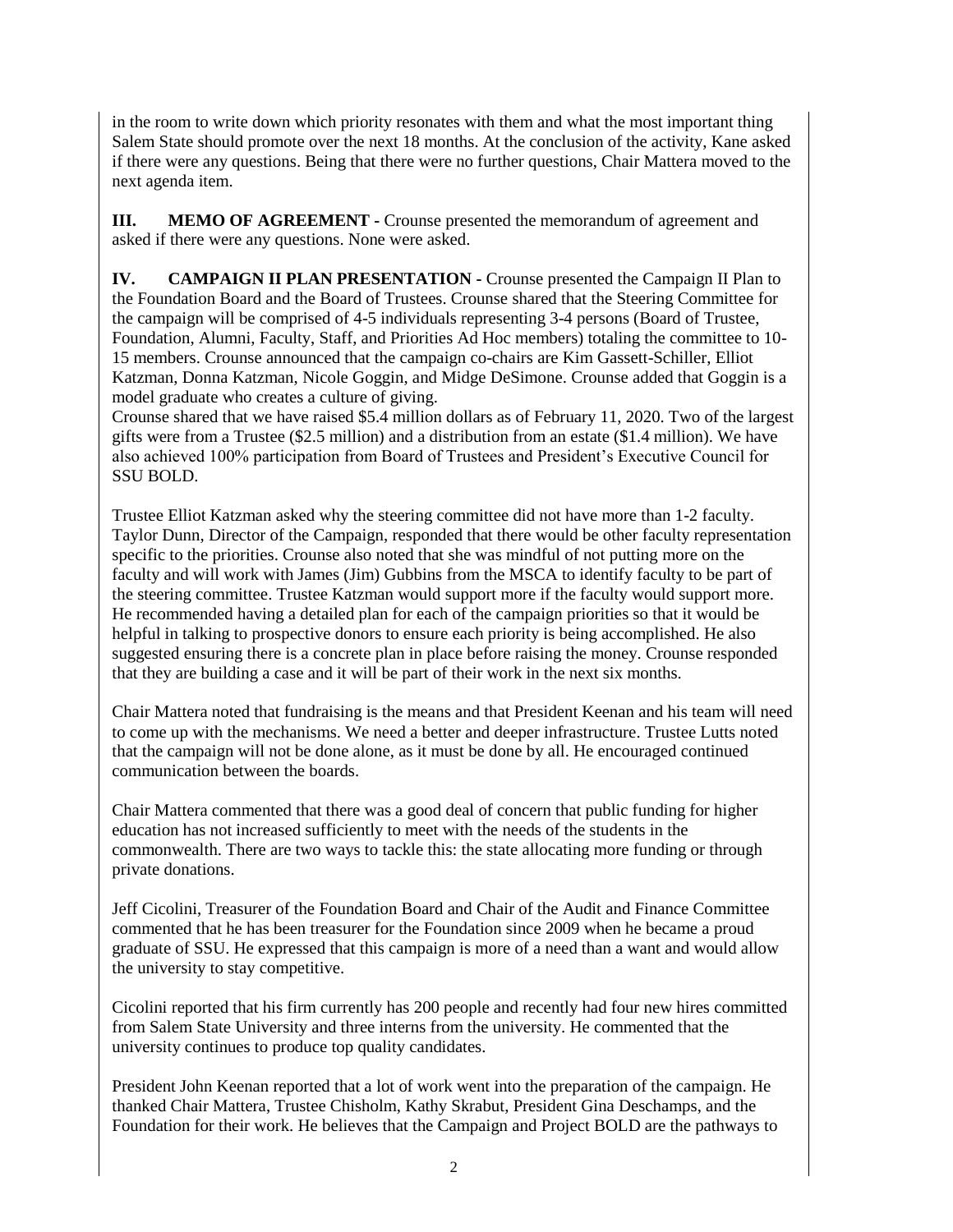the future. He recognized that there are certainly some challenges, but he plans to address them and speak with faculty.

Chair Mattera notes that there are two votes necessary to approve the campaign; first the Foundation then the Board.

Kathy Skrabut, Vice President of the Foundation Board and Chair of the Fundraising and Engagement Committee presented the motion, which was duly seconded by President Gina Deschamps, and unanimously passed.

Trustee Chisholm presented the recommended motion to the Board of Trustees. Trustee Katzman seconded the motion and it was unanimously,

**VOTED: The president, vice president for institutional advancement, and other university personnel are authorized to do all things and take all actions deemed necessary to move forward with a comprehensive campaign to address identified funding priorities and implement campaign activity as outlined in the Campaign II plan.** (IA-19-03)

\* \* \*

**V. Adjournment –** There being no further business to come before the Board and on a motion duly made by Trustee Lutts and seconded by Trustee Katzman, it was unanimously

**VOTED: to adjourn at 6:10 pm**

Respectfully submitted,

A (Cerran

John Keenan President

hy so podage

Lynne Montague Secretary to the Board of Trustees

*Adjournment*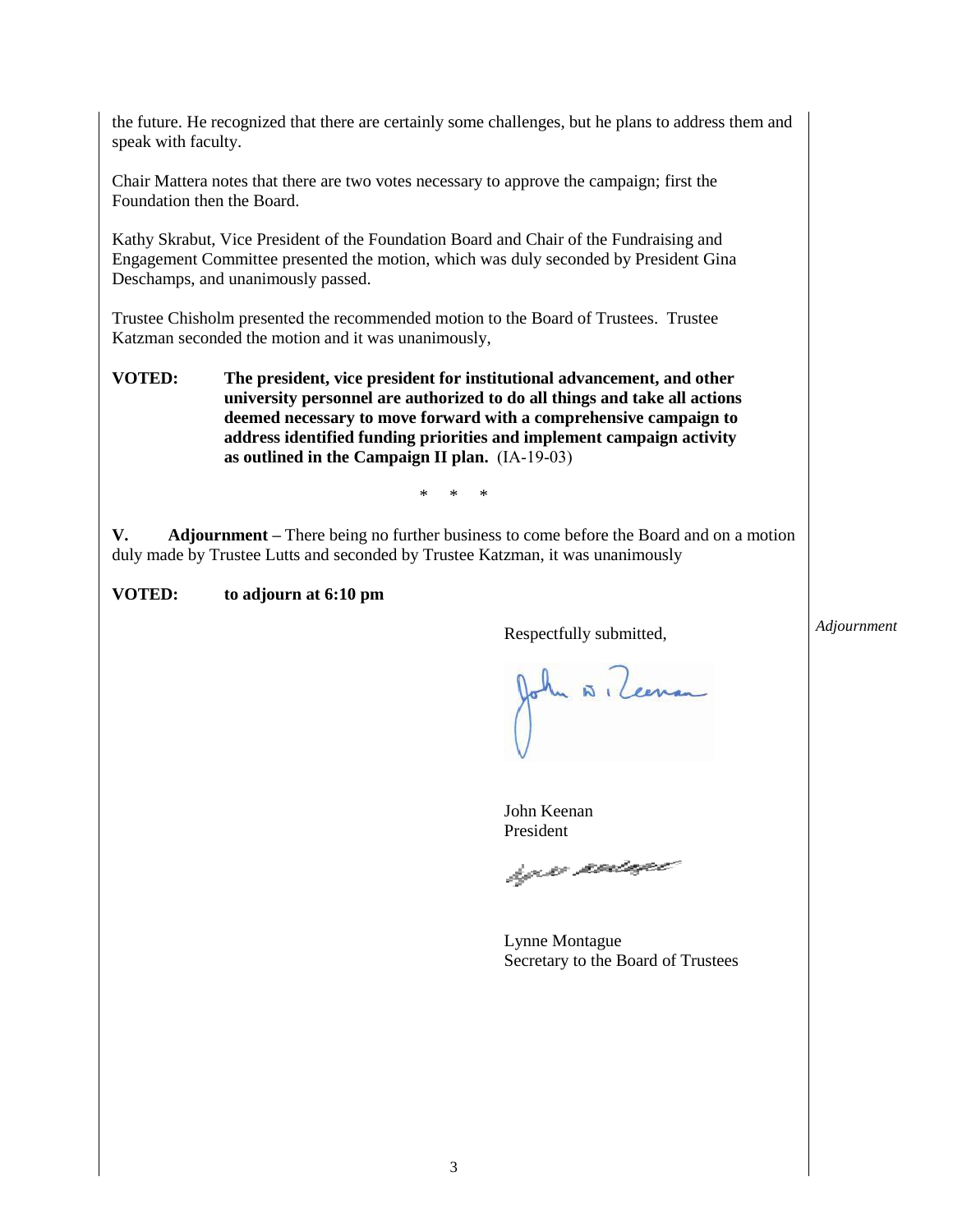

Patricia Maguire Meservey, President

#### MEMORANDUM OF AGREEMENT

#### Between Salem State University and Salem State University Foundation, Inc.

This Memorandum of Agreement is made as of the  $\mu \triangle$  day of  $\ell \epsilon$ ,  $\mu_{\text{uav}}$ , 2015, by and between Salem State University(the "University"), an agency of the Commonwealth of Massachusetts, and the Salem State University Foundation, Inc. (the "Foundation"), anot-forprofit charitable corporation organized and operating as such pursuant to chapters 15A,  $\S 37$ , and 180 of the General Laws of said Commonwealth.

WHEREAS the Foundation is organized and operated exclusively for the benefit of the University and consistently with the policies and goals of the University;

WHEREAS the Foundation plays a significant role in securing, holding, managing and disbursing moneys and other assets dedicated to the support of the University; and,

WHEREAS the University and the Foundation are desirous of recording certain understandings concerning the manner in which the Foundation and the University will coordinate, and otherwise cooperate in, efforts to raise moneys and secure other assets from private donors for the support and benefit of the University;

NOW, THEREFORE, in consideration of the foregoing premises and of the mutual covenants herein contained, the University and the Foundation hereby agree as follows.

- Use of Name. The University and the Foundation acknowledge and agree that the University, in accordance with and subject to the provisions of chapter 15A, section 37, of the General Laws of Massachusetts, has accorded to the Foundation the right and authority to use the name of the University both in the Foundation's own name and for the purpose of its fundraising activities.
- 2. Foundation's Mission and Purpose. The Foundation's mission and purpose are to raise and manage private resources in support of the mission and priorities of the University as the University may determine those to be from time to time. It is the University's and the Foundation's expectation, therefore, that the Foundation will, consistently with the terms of this Memorandum of Agreement, support the University's fund-raising activities and, in accordance with University policy and applicable provisions of law, play an active and prominent role in in the management of privately raised moneys and other assets.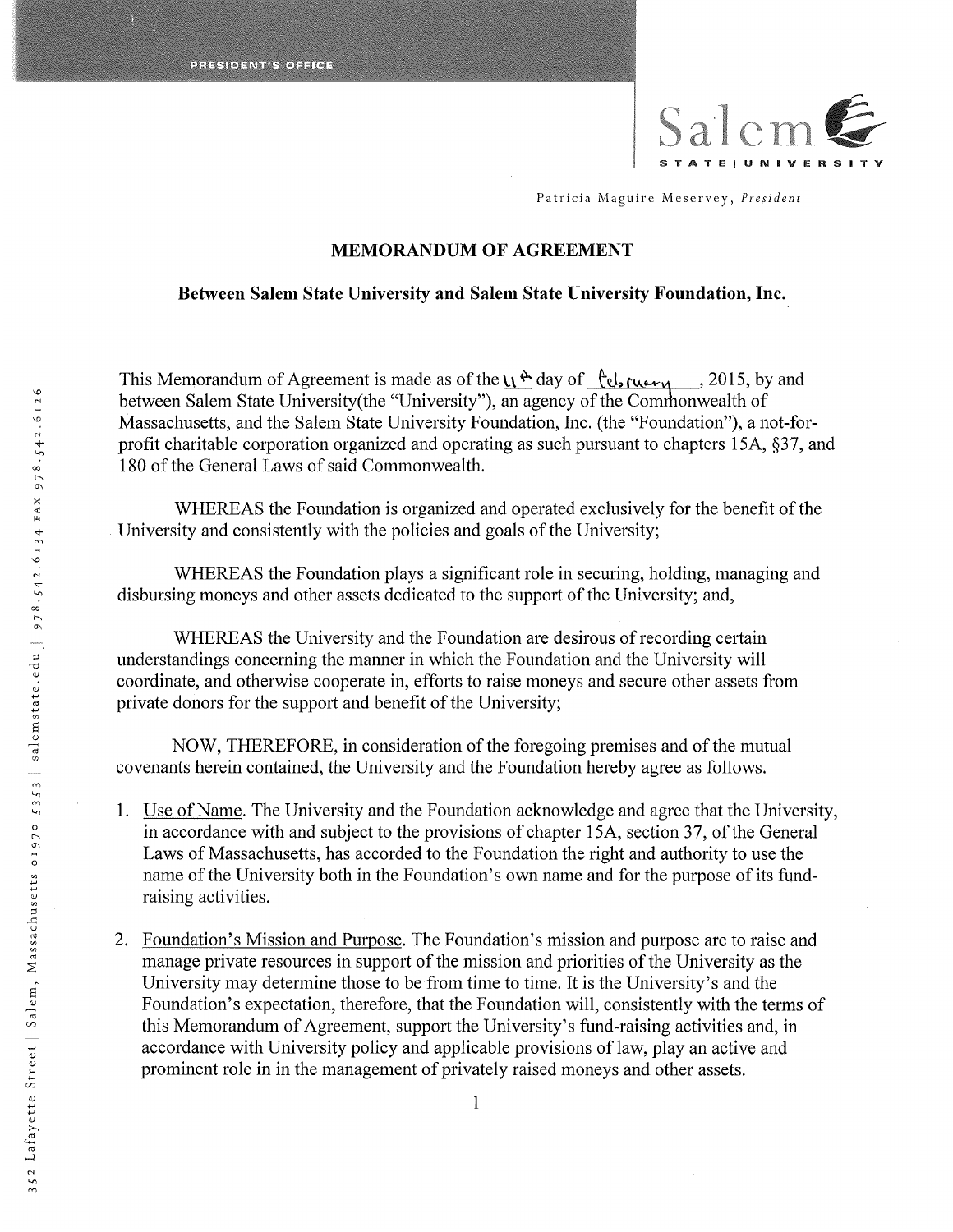### 3. University's Support and Assistance.

- a) At the Foundation's request, the University may, at no cost to the Foundation, provide the Foundation with such space and facilities of the University, including suitably equipped office and meeting space, as, in University's judgment, are reasonably necessary to permit the Foundation to fulfill its obligations under this Memorandum of Agreement. The University may also provide the Foundation with appropriate telephone and computer connectivity through the University's own telephone and computer networks.
- b) The University's chief development officer (or such other employee of the University as the University may designate) may serve as the executive director of the Foundation. At the request of the Foundation, the University may assign to the Foundation such additional personal services, including clerical services. Every such employee (including the chief development officer) may be and remain an employee of the University for all purposes. The rendering of all such personal services (including those of the chief development officer) to the Foundation shall be subject to applicable provisions of law, including those contained in chapter 15A, section 37, of the General Laws of Massachusetts.
- c) The University shall communicate to the Foundation the University's priorities and longterm plans together with such other information as the University thinks necessary or appropriate to assist the Foundation in the fulfillment of its obligations hereunder.
- d) The University shall work with the Foundation to identify, cultivate and solicit prospective donors of private gifts. All data pertaining to donors shall be and remain the property of the Foundation.
- e) The University shall give to the Foundation such additional support and assistance as the University deems necessary or appropriate to facilitate the Foundation's activities and to assist it in the accomplishment of its purposes and the fulfillment of its mission.
- ~ Any and all support and assistance provided by the University to the Foundation shall at all times remain subordinate and subject to appropriation, University policy, University budget and applicable provisions of law.

### 4. Foundation's Responsibilities.

a) The University reserves to itself the right, at any time, to play any such role and assume any such responsibility, whether to the exclusion of the Foundation or otherwise, as it may think appropriate in connection with any fund-raising activity or any donor relationship. In consultation with the University and consistently with its policies and prescriptions as they are from time to time, the Foundation shall assume principal responsibility for managing such assets entrusted to it for the support of the University.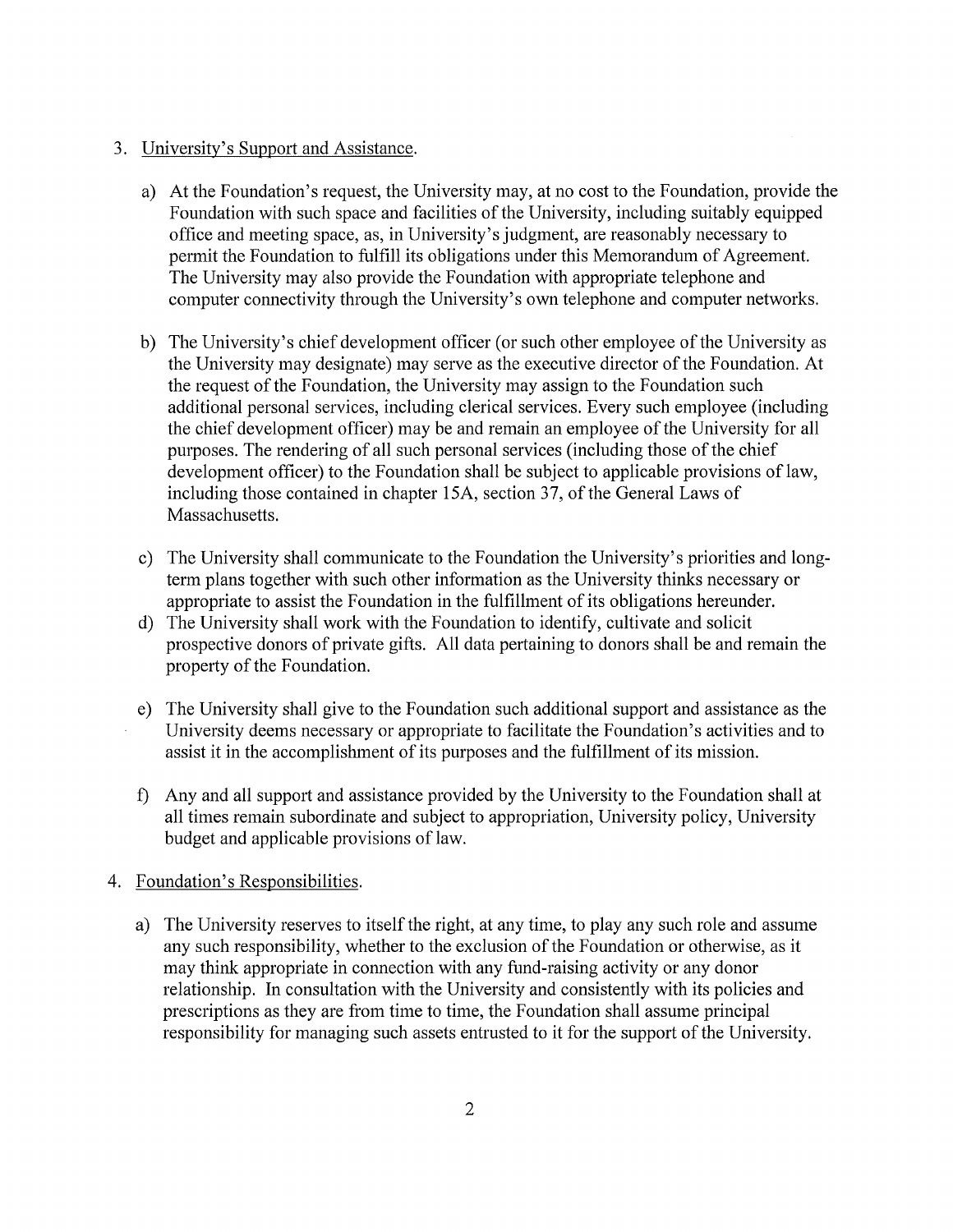- b) In its solicitation and receipt of gifts, the Foundation shall adhere to the provisions of chapter 15A, section 37(e), of the Massachusetts General Laws and to all other applicable provisions of law.
- c) The Foundation shall receive, hold, manage, invest, and disburse contributions of cash, securities, patents, copyrights and other forms of property, including immediately vesting gifts and deferred gifts that are contributed in the form of planned and deferred-gift instruments. The Foundation shall consult and communicate with the University regarding the acceptance of gifts of tangible property.
- d) The Foundation will consult with and receive approval from the University before the Foundation acquires real estate, accepts any gift of real estate or accepts any gift that in any way binds the University to a particular investment, expense or action.
- e) The Foundation shall establish, adhere to and periodically assess policies governing its acceptance and management of gifts. All such policies, including policies pertaining to restrictions placed on gifts, shall conform to any applicable policies of the University and shall make provision for protecting the anonymity of donors who choose to make gifts anonymously. No such policy shall permit the Foundation to obligate the University to confer any benefit or honorific on any donor or prospective donor without in each case the prior approval of the University and any and all naming rights of any kind whatever shall be exercisable solely by the University and at its sole discretion.
- ~ The Foundation shall adhere to the University's Procedures for Implementing the Public Higher Education Endowment Incentive Program.
- g) The Foundation shall not accept grants from state or federal agencies without in each case the prior approval of the University.
- h) The Foundation shall establish asset-allocation, disbursement and spending policies that conform to applicable provisions of law, including the Uniform Prudent Management of Funds Act (c. 180A of the General Laws of Massachusetts) as the same is in force for the time being. In connection therewith, the Foundation shall develop an annual budget and spending plan and (but subject to applicable restrictions) may annually expend a treasonable percentage of its funds for the support of its programs, services and operations.
- i) In consultation with the University, the Foundation shall, no later than March 30 of each year, establish a plan of disbursements to the University for the University's fiscal year next ensuing. When disbursing funds or other assets to the University, the Foundation shall disclose to the University any terms, conditions or limitations to which any such funds or assets are subject.
- j) The Foundation shall annually cause a complete audited financial statement of its accounts to be prepared in sufficient time to permit the University to complete, and its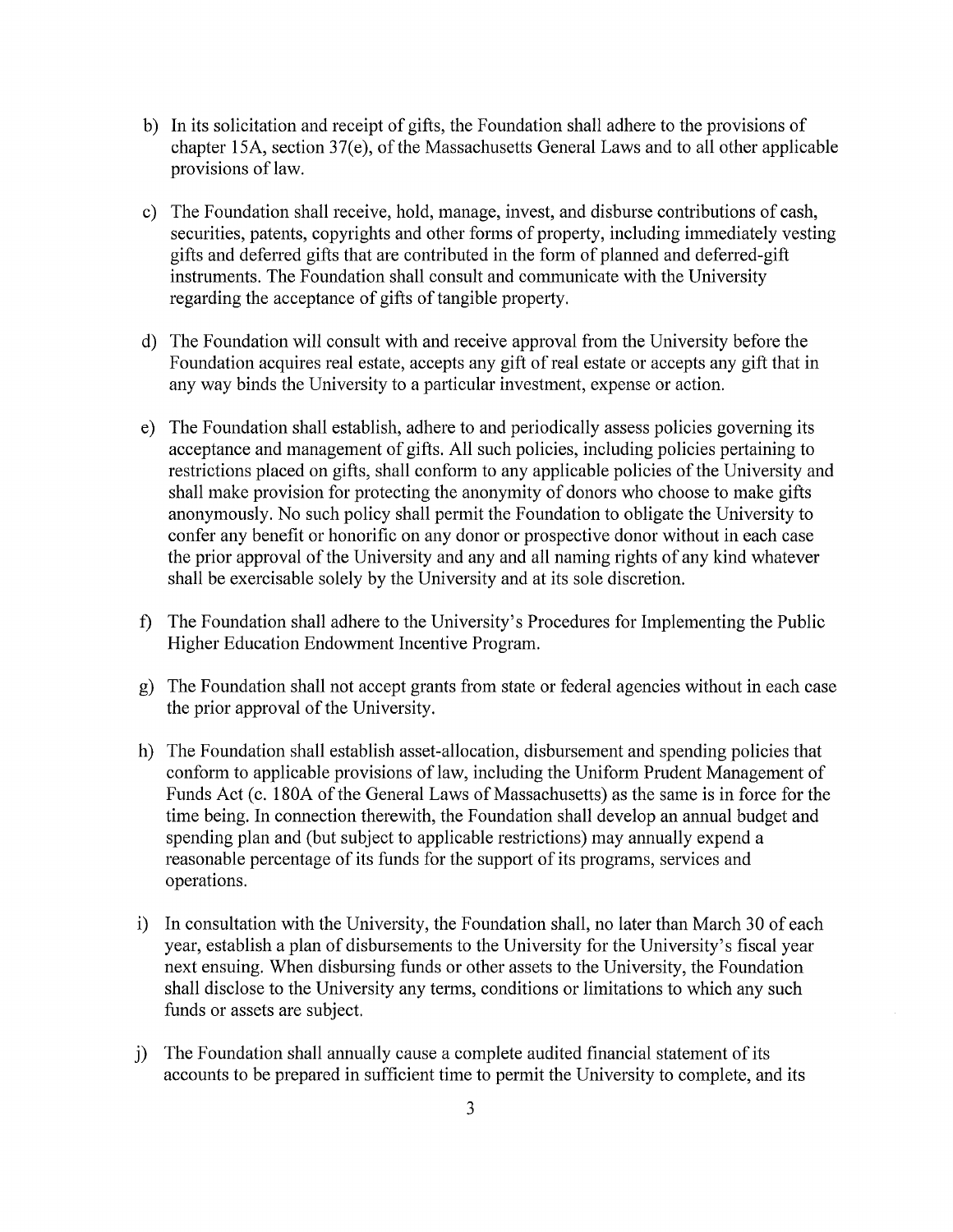Board of Trustees to accept, the University's and Foundation's audit and transmit it to the state comptroller. The audit will be prepared in accordance with such generally accepted accounting principles and reporting practices as may be prescribed from time to time by the American Institute of Certified Public Accountants (or any successor organization), and the same shall be examined by an independent certified public accountant in accordance with generally accepted auditing standards for the purpose of expressing an opinion thereon. A copy of such statement shall be transmitted to the University upon its completion. The Foundation and the University may arrange to have such audit conducted in conjunction with the annual audit the University causes to be conducted of its own accounts.

- k) The Foundation shall maintain accurate records of all gifts received by it, including any restrictions or other terms that are of application to each, together with accurate records of all other matters that are relevant to the fulfillment of its obligations under this Memorandum of Agreement.
- 5. Direct Assistance to the University. In order to provide direct assistance to the University in its development activities, the Foundation shall, subject to sections 4(h) and 5(c) of this Agreement, reimburse the University for certain costs and expenses it incurs.
	- a) The Foundation may reimburse to the University the costs and expenses that the University incurs in connection with its efforts to raise moneys and secure other assets from private donors, and it may do so whether such efforts of the University are made for or in the name of the University itself or for or in the name of the Foundation. Costs and expenses that the University incurs in connection with such efforts shall, for the purposes of this Memorandum of Agreement, be deemed to include any of the following costs and expenses when incurred in connection with the University's efforts to raise moneys and secure other assets from private donors: the costs that any of the University's employees (including any employee described in section 3(b) of this Agreement) reasonably incur for travel, lodging and related expenses (but not including the cost of any such employee's compensation), the costs of entertainment, meals, receptions and like events, the costs of publications, exhibits and other forms of publicity, the costs of software and other development tools, and the costs of any like items, events and activities (but not including any component of the University's general overhead) that support or relate to such efforts.
	- b) No more frequently than monthly, the University shall submit to the Foundation, in the form of an invoice or like statement, a request for reimbursement of any costs and expenses (within the meaning of the preceding clause (a)) that it has incurred (whether paid or payable) and that the Foundation has not theretofore reimbursed to it. Every such request shall include a description of all such costs and expenses (or the categories thereof) and the purposes therefor as they relate to the above-described efforts to raise moneys and secure other assets from private donors. The University shall provide to the Foundation any more particular information that the Foundation may reasonably require with respect to any such request. As promptly as is practicable following its receipt of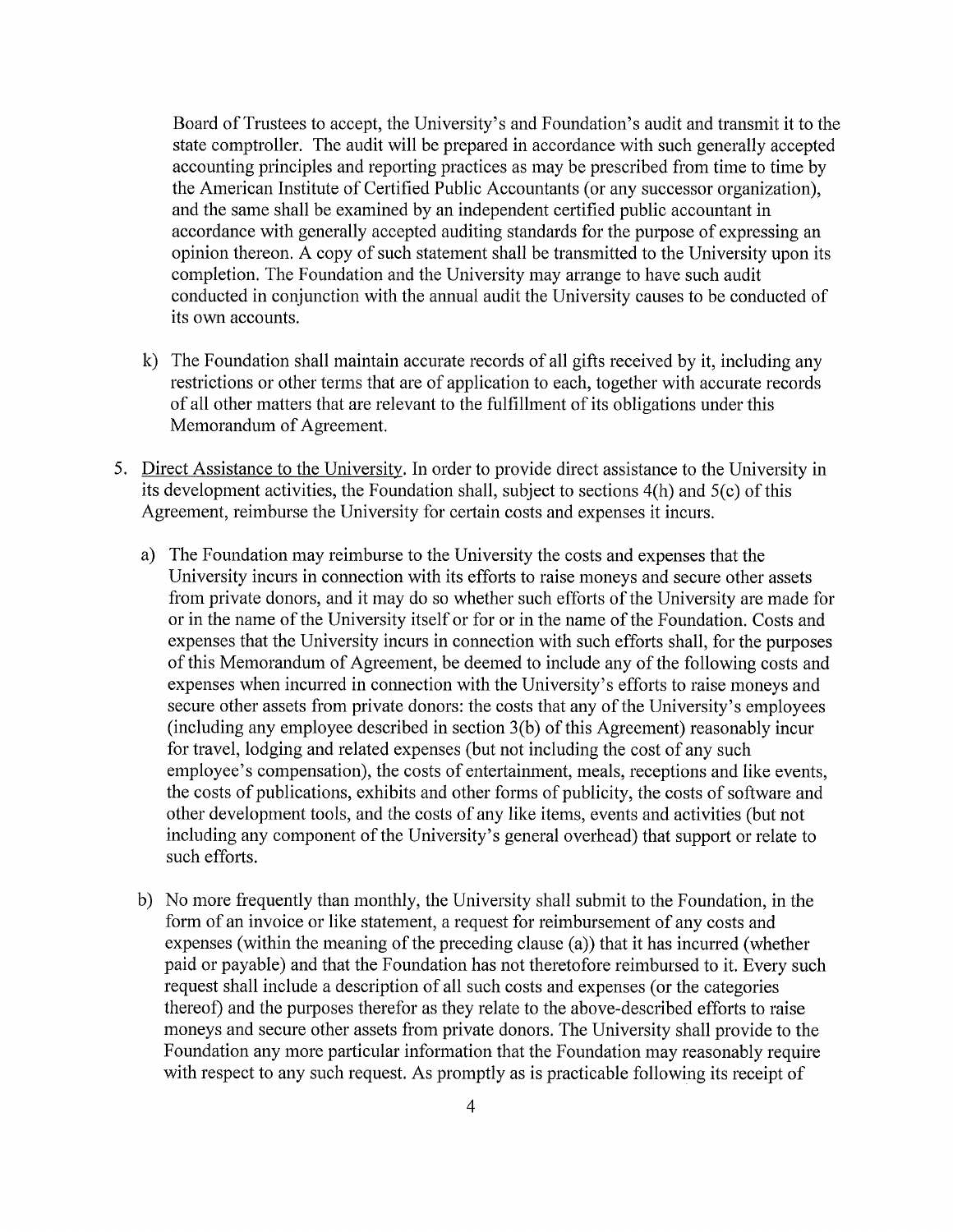any such request from the University (but in no event more than thirty (30) days thereafter), the Foundation shall pay to the University the amount so requested.

Nothing in this clause (b) shall be deemed to obligate the Foundation to reimburse to the University in any fiscal year any sum or sums that in the aggregate exceed the maximum sum the Foundation shall have fixed for such purpose in accordance with the following clause (c).

c) In accordance with section 4(h) of this Agreement, the Foundation and the University shall confer concerning the maximum sum the Foundation will commit, for the fiscal year next ensuing, for the purposes described in the preceding clause (b). In doing so they will have regard both to the Foundation's then available financial resources and the University's anticipated expenditures for development. Thereafter, but no later than at the commencement of such fiscal year, the Foundation shall fix and encumber the sum aforesaid.

6. Interpretation. This Memorandum of Agreement shall be liberally construed to the end that the Foundation might broadly and effectively promote and support the University's efforts to raise moneys and secure other assets from private donors.

7. Authorities of the University; Authorities of the Foundation. Nothing in this Memorandum of Agreement shall impair or limit the authority of the University to determine, in its sole discretion, by whom and by what activities it shall or may pursue its efforts to raise moneys and secure other assets from private donors, and no such authority shall be deemed to be vested hereby in the Foundation.

In the exercise of its authorities and the discharge of its obligations under this Agreement, the University shall act by its Board of Trustees or by any such person or body (whether one or more or in combination) as the Board of Trustees may from time to time appoint or designate for the purpose of exercising any such authority or discharging any such obligation.

In the exercise of its authorities and the discharge of its obligations under this Agreement, the Foundation shall act by its Board of Directors or by any such person or body (whether one or more or in combination) as the Board of Directors may from time to time appoint or designate for the purpose of exercising any such authority or discharging any such obligation.

8. Amendment; Termination. The patties may at any time amend this Memorandum of Agreement by an instrument in writing executed with the same formalities as those that attended the making of this instrument. Either party may terminate this MOA at any time by giving to the Chairperson of the other party not less than ninety (90) days advance written notice of its election to do so. The party initiating termination of the agreement must act in good faith to provide an opportunity for a meeting to include the board chairs (or their designees) and all appropriate executives within thirty (30) days of initial written notice to terminate the agreement.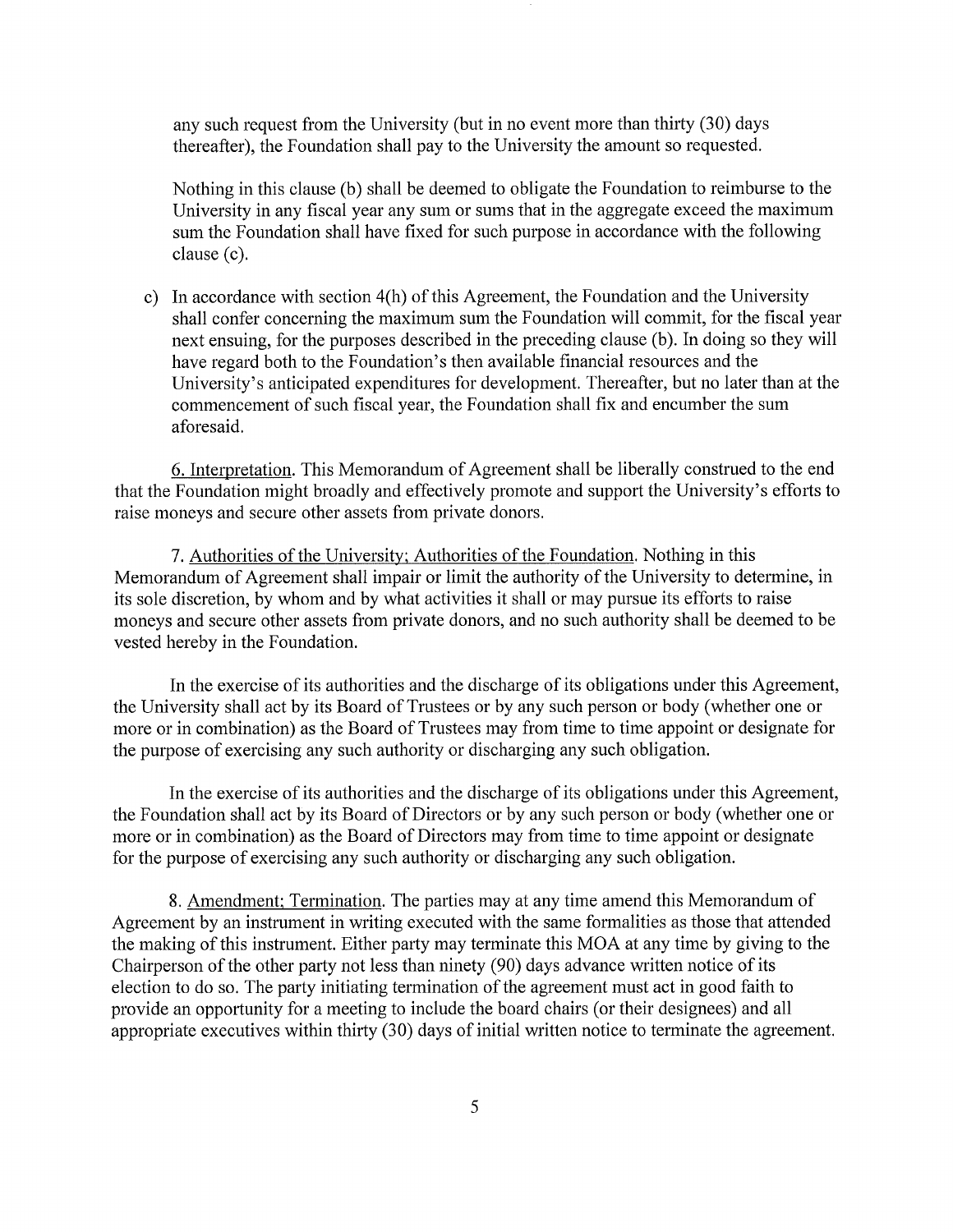WHEREFORE the University and the Foundation, acting by persons duly authorized therein, hereunder set their signs and seals on the dates subscribed below.

SALEM STATE UNIVERSITY

 $By: Formal C,  $S \in \mathbb{A}$$ 

Name: Pamela C. Scott

Title: Chair

Date:  $\left( -\right) \bigcup \{1, 2\nu_1 \}$ 

SALEM STATE UNIVERSITY FOUNDATION, INC.

!fuse By:

Name: James M. Muse '83

Title: President

Date:  $\widehat{feB}$ .  $24, 7015$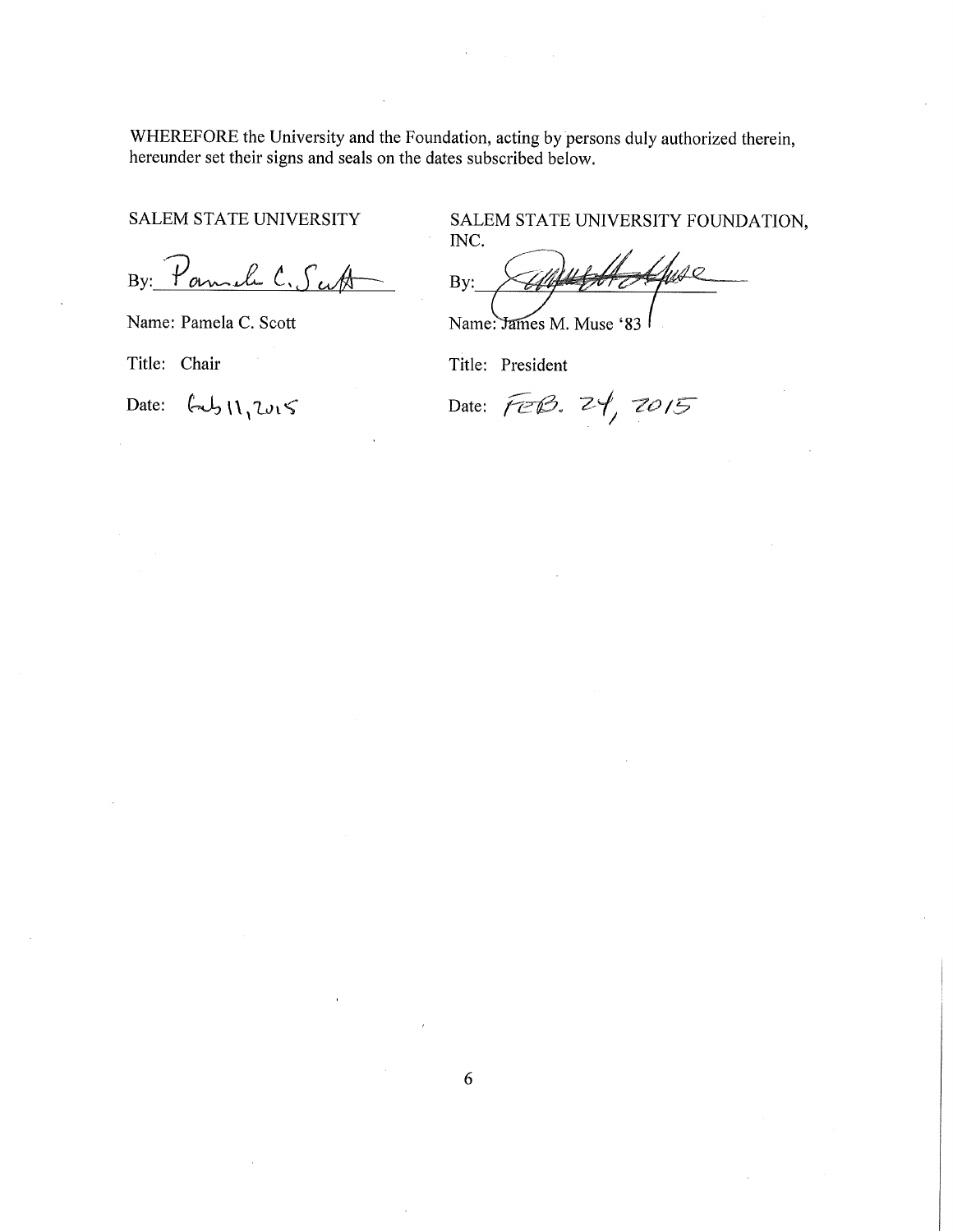

Draft as of 1/28/2020

## **Campaign Goals**

- 1. Raise at least \$50 Million for key university priorities with 60% committed prior to public launch
- 2. Strengthen reputation of and pride in the university
- 3. Expand the philanthropic culture among our alumni and volunteer community
- 4. Showcase the impact of giving
- 5. Establish a sustainable university advancement infrastructure

#### **Financial Targets**

- \$20M spendable
- \$20M endowed
- \$10M planned

#### **Fundraising Priorities**

- \$15M Financial Aid
	- o Undergraduate, need-based scholarships
	- o Financial literacy education
	- o Completion grants
	- o Honors Program scholarships
- \$15M High-Impact Retention Practices
	- o Peer-to-peer mentoring
	- o Cohort models
	- o Success coaches
	- o Academic Centers
	- o Internships
	- o Living and learning communities
	- o Schools & Colleges strategic funds
- \$10M SSU BOLD
	- o Unification of South Campus academic programs to North Campus and consolidation of residential hall to North and Central Campuses;
	- $\circ$  Renovate Horace Mann building to house academic programs and build out new simulation laboratories for nursing and occupational therapy;
	- o Construct the Meier Hall Addition for 7 new, state-of-the-art wet labs;
	- o Renovate the Berry Library to include four new, flexible learning spaces;
- \$10M Unrestricted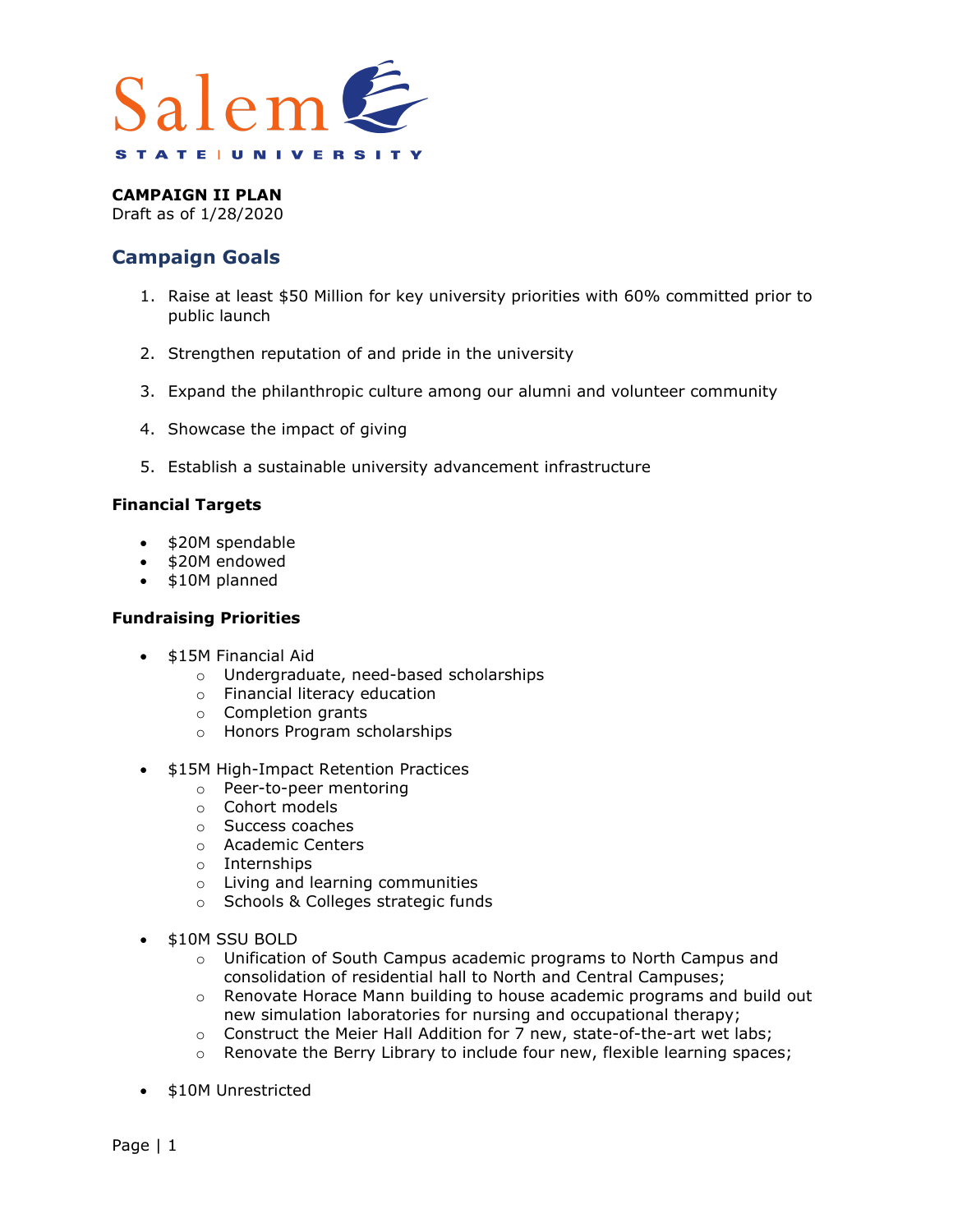

Draft as of 1/28/2020

# **Campaign Core Principles**

- **Prospects:** Prospects early in the campaign will be asked to consider gifts at the Principal Gifts levels of \$500K+ and the Major Gift level of \$50,000+.
- **Leadership:** In addition to university administration, recruitment of committed volunteers to assume formal roles and assist in steering the campaign
- **Case:** The rationale for raising funds aligned with the university's strategic plan
- **Plan:** A well-thought out approach including:
	- **•** Personal Solicitation
	- **Peer-to-peer solicitation**
	- **Campaign sequential phases**
	- Pledge commitments

## **Campaign Gift Table**

The following table of gifts summarizes the number of commitments required at different levels to raise \$50 million, including the Annual Fund which will bring the volume of the gifts at \$25K and below and account for \$10 million of the total.

In our gift chart, 865 prospects will be cultivated, and 173 major gifts closed. During the silent phase of the campaign, major gift officers will focus on cultivating prospects to move more into the medium and high likelihoods to realize our major gift goals within the campaign.

#### **Key Gift Pyramid Performance Indicators**

- The lead gift accounts for at least 20 percent of the goal.
- Gifts of \$1 million and greater account for 46 percent of the goal.
- Gifts of \$25K or below account for 20 percent of the goal.

| <b>Gift Level</b>   | <b>Number of Gifts</b><br><b>Needed</b> | <b>Level Total</b> | <b>Cumulative Total</b> |
|---------------------|-----------------------------------------|--------------------|-------------------------|
| \$10 - \$25 Million |                                         | \$10.0M            | \$10.0M                 |
| \$2.5 Million       |                                         | \$5.0M             | \$15.0M                 |
| \$1 Million         | 8                                       | \$8.0M             | \$23.0M                 |
| \$500K              | 6                                       | \$3.0M             | \$26.0M                 |
| \$250K              | 16                                      | \$4.0M             | \$30.0M                 |
| \$100K              | 60                                      | \$6.0M             | \$36.0M                 |
| \$50K               | 80                                      | \$4.0M             | \$40.0M                 |
| \$25K and below     | Many                                    | \$10.0M            | \$50.0M                 |
| <b>TOTAL</b>        |                                         |                    | \$50 Million            |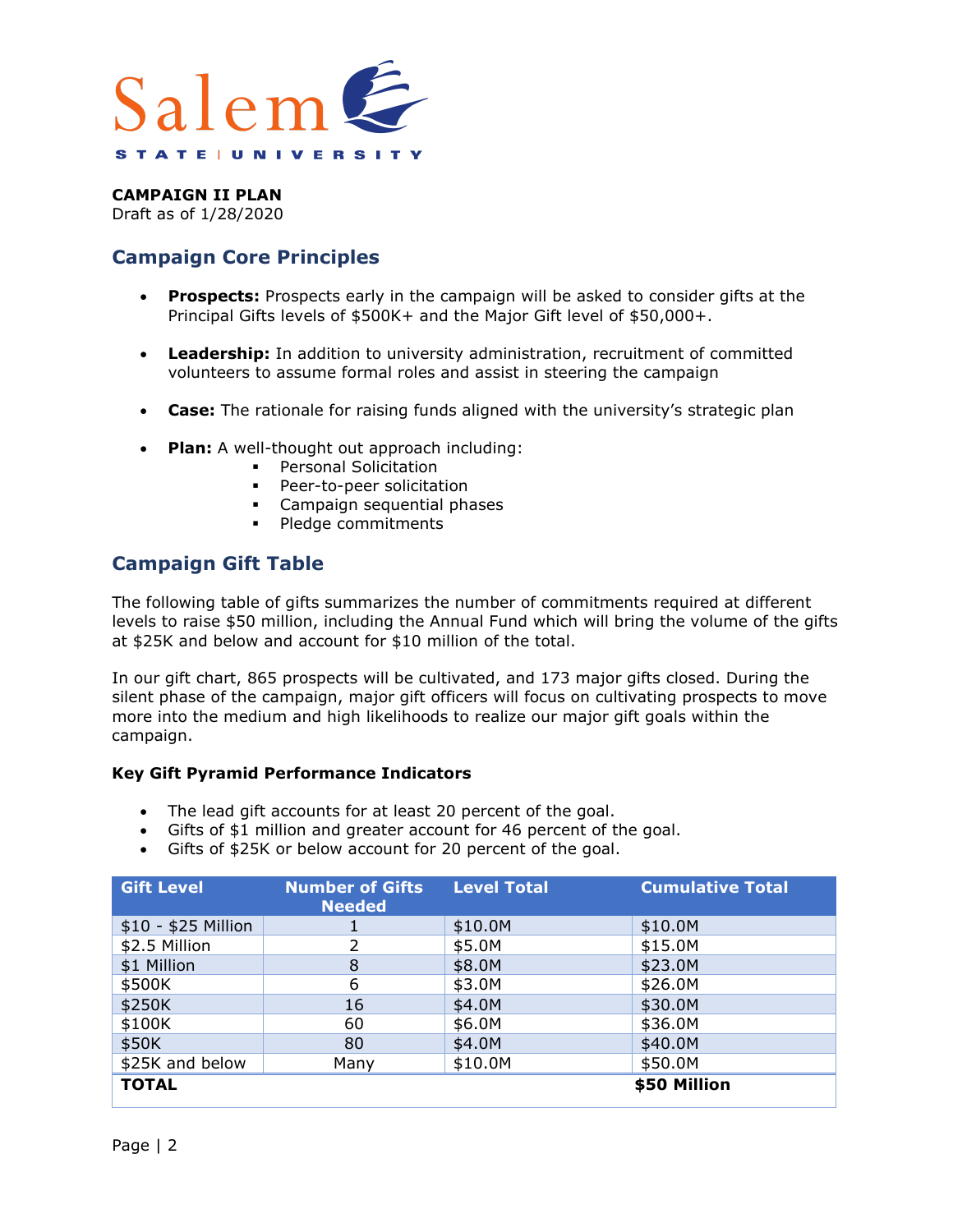

Draft as of 1/28/2020

## **Volunteer Engagement and Structure**

The campaign will maximize and integrate existing board leadership and structure into the campaign leadership. Campaign leaders will be drawn from every constituency and will be primarily responsible for soliciting and committing pacesetting gifts, recruiting volunteers and communicating the campaign's case for support.

- President's Campaign Ad Hoc April 2019 to September 2019
- Campaign Communication Task Force November 2019 to September 2020
- Campaign Steering Committee Fall 2020 through 2026

**Expectations:** Commit to the life of the campaign and if not possible, a transition plan would be established (i.e.; Student Trustee). These individuals are ambassadors, peer-topeer fundraisers, lead donors, advocates, connectors, and impact communicators.

#### **Meeting Schedule:** Tri-annually

|              |            | <b>Campaign Steering Committee</b><br><b>Co-chairs:</b> 4-5 individuals representing 3-4 personas<br>10-15 Members<br>September 2020 - 2026<br>Three meetings annually and conference calls as needed |         |              |                   |
|--------------|------------|-------------------------------------------------------------------------------------------------------------------------------------------------------------------------------------------------------|---------|--------------|-------------------|
| Board of     | Foundation | Alumni                                                                                                                                                                                                | Faculty | <b>Staff</b> | Priorities Ad Hoc |
| Trustees (2) | Board (2)  | Association (1-2)                                                                                                                                                                                     | $(1-2)$ | $(1-2)$      | Members (3-4)     |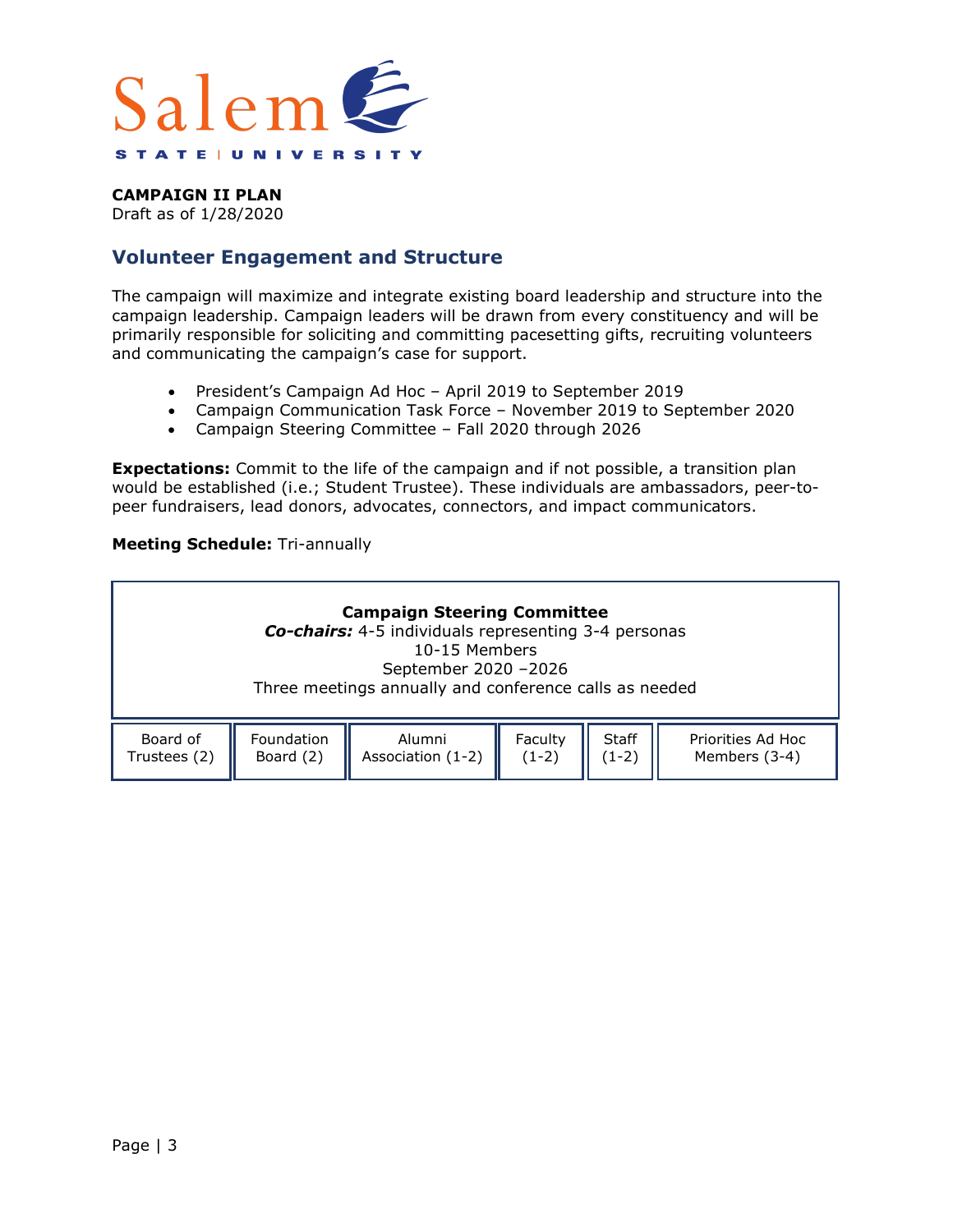

Draft as of 1/28/2020

## **Case for Support and Communications Strategy**

Libretto has been retained by university marketing and communications to produce a messaging platform focusing on the university's purpose and position. Since the mid-90's, Libretto has helped organizations articulate what they do and hope to achieve. The process will include additional research and discovery, developing value propositions and positioning statements and helping with conveying messaging through core content platforms.

Concurrently, Libretto will be developing messaging for the fundraising priorities to expand into a full case for support following the completion of the university process.

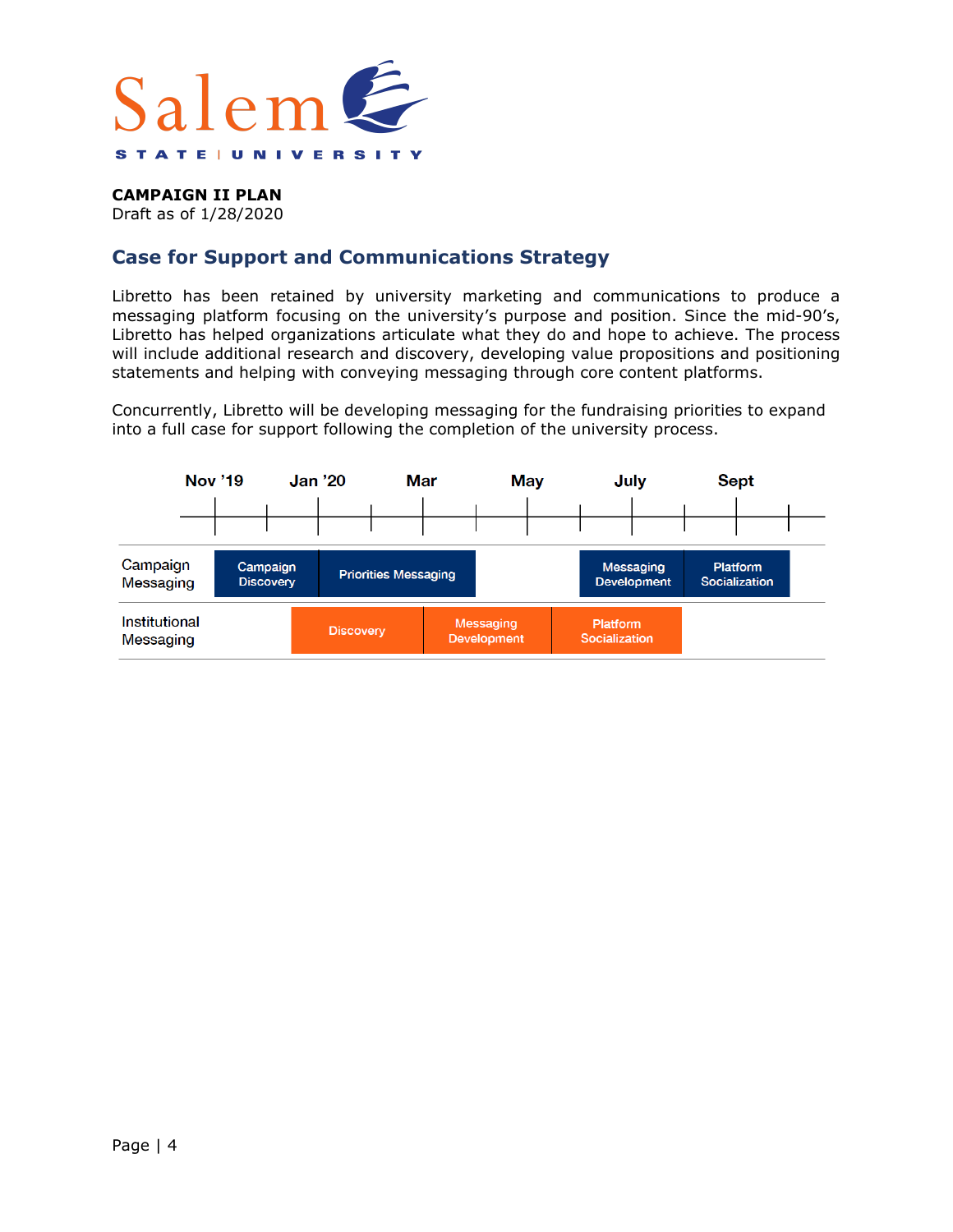

Draft as of 1/28/2020

# **Campaign Timeline**

Campaign gifts and pledges will be counted from the time period of July 1, 2019 - 2026.

| <b>CAMPAIGN II</b><br>July 1, 2019 -<br>2026 | <b>Campaign</b><br><b>Phase</b> | <b>Dates</b>                    | <b>Activities</b>                                                                                                                                                                                                                                                                                                                                                                                                                                                                                                                           |
|----------------------------------------------|---------------------------------|---------------------------------|---------------------------------------------------------------------------------------------------------------------------------------------------------------------------------------------------------------------------------------------------------------------------------------------------------------------------------------------------------------------------------------------------------------------------------------------------------------------------------------------------------------------------------------------|
| <b>PLANNING</b>                              | Planning<br>Phase               | February 2019-<br>February 2020 | Advancement working groups<br>٠<br>Readiness and feasibility study<br>$\bullet$<br>Supporting systems and policies<br>$\bullet$<br>agreed upon<br>University funding priorities<br>$\bullet$<br>determined by PEC<br>Begin recruiting campaign chairs<br>$\bullet$                                                                                                                                                                                                                                                                          |
| S<br>$\lambda$                               | Orientation<br>Phase            | February -<br>September 2020    | Additional advancement staff hired<br>$\bullet$<br>University messaging platform<br>$\bullet$<br>Campaign case statement finalized<br>$\bullet$<br>Campus messaging exercises<br>$\bullet$<br>Academic leaders and major gift<br>$\bullet$<br>officer combined training<br>Select campaign solicitations<br>$\bullet$<br>Strategic campaign prospect lists<br>$\bullet$<br>developed<br>Campaign steering committee<br>$\bullet$<br>recruited and activated<br>Additional campaign consultants<br>$\bullet$<br>and new technologies engaged |
|                                              | Principal<br><b>Gift Phase</b>  | September 2020-<br>June 2021    | Focus on approaches of \$500K+<br>$\bullet$<br>Obtain commitments from all<br>$\bullet$<br>Foundation Board members, Board<br>of Trustees, Alumni Association<br>Conduct lead gift campaign<br>$\bullet$<br>solicitations<br>Campaign materials finalized<br>$\bullet$<br>Website articulates campaign<br>$\bullet$<br>priorities                                                                                                                                                                                                           |
|                                              | Major Gift<br>Phase             | July 2021 -<br>September 2022   | Focus on approaches at \$50K+<br>$\bullet$<br>Campaign newsletter distributed to<br>$\bullet$<br>volunteers and donors<br>Conduct major gift campaign<br>$\bullet$<br>solicitations                                                                                                                                                                                                                                                                                                                                                         |
| P<br>B<br>G                                  | Public<br>Phase                 | September 2022-<br>2026         | Continued work at the \$50K+ level<br>$\bullet$<br>Focus on approaches below \$50K+<br>Publicly announce campaign in<br>launch event and targeted<br>communications plan<br>Continuous public messaging and<br>$\bullet$<br>updates<br>Steward principal gifts through<br>recognition ceremonies<br>Achieve goal and celebrate                                                                                                                                                                                                              |